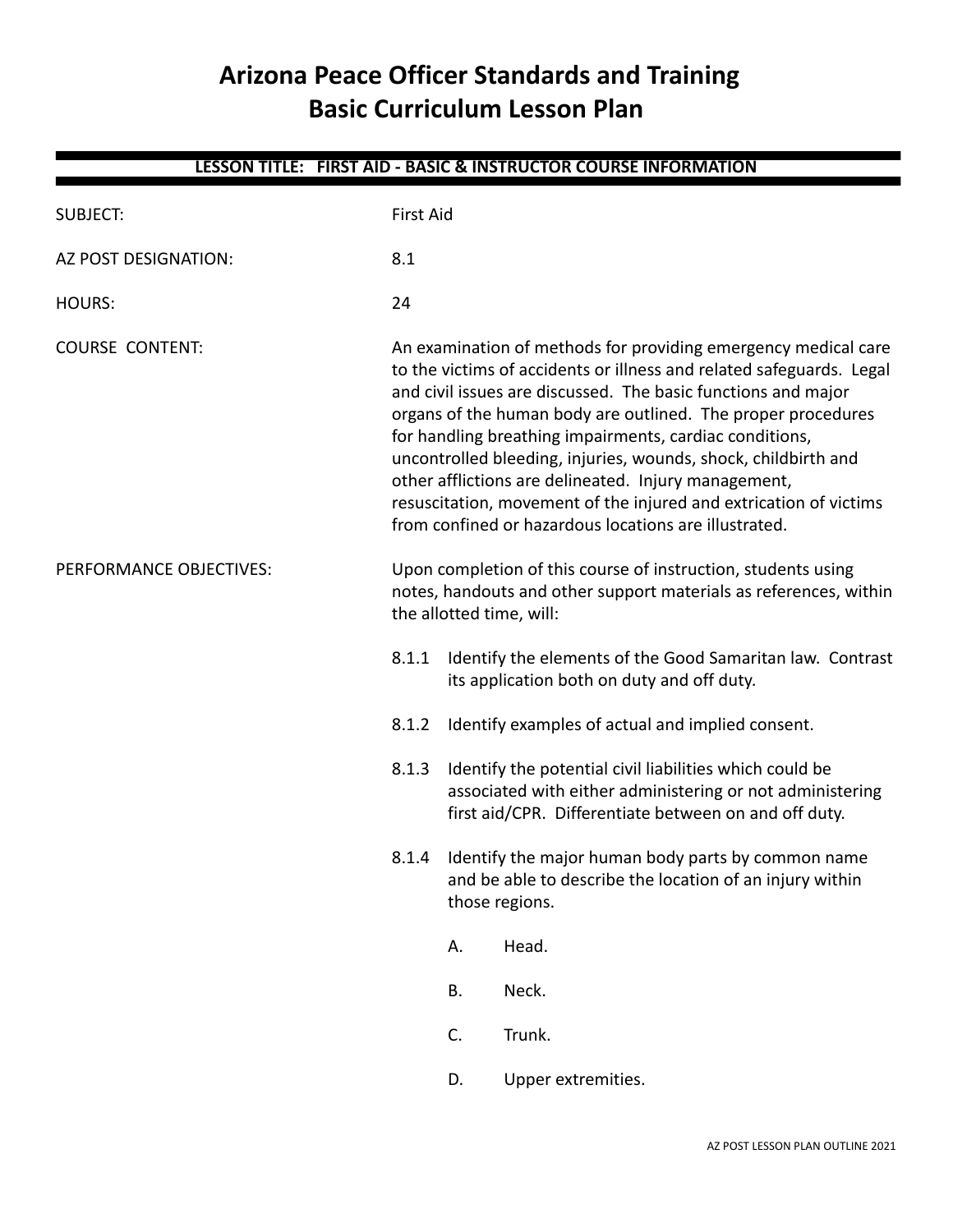- E. Lower extremities.
- 8.1.5 Identify the following major body systems:
	- A. Circulatory.
	- B. Respiratory.
	- C. Muscle/skeletal.
- 8.1.6 Perform an initial assessment, evaluate the following vital signs and describe the significance of each:
	- A. Level of consciousness.
	- B. Airway.
	- C. Breathing.
	- D. Circulation.
- 8.1.7 Identify potential personal safety problems during scene assessment to include:
	- A. Injured violent patients.
	- B. Altered levels of consciousness.
	- C. Bystanders/family members.
	- D. Hazardous material.
	- E. Hazardous scene conditions.
- 8.1.8 Demonstrate (or) identify the proper techniques for CPR, including:
	- A. Adult one (1) rescuer.
	- B. Child one (1) rescuer.
	- C. Infant one (1) rescuer.
	- D. Foreign body obstruction:
		- 1. Conscious.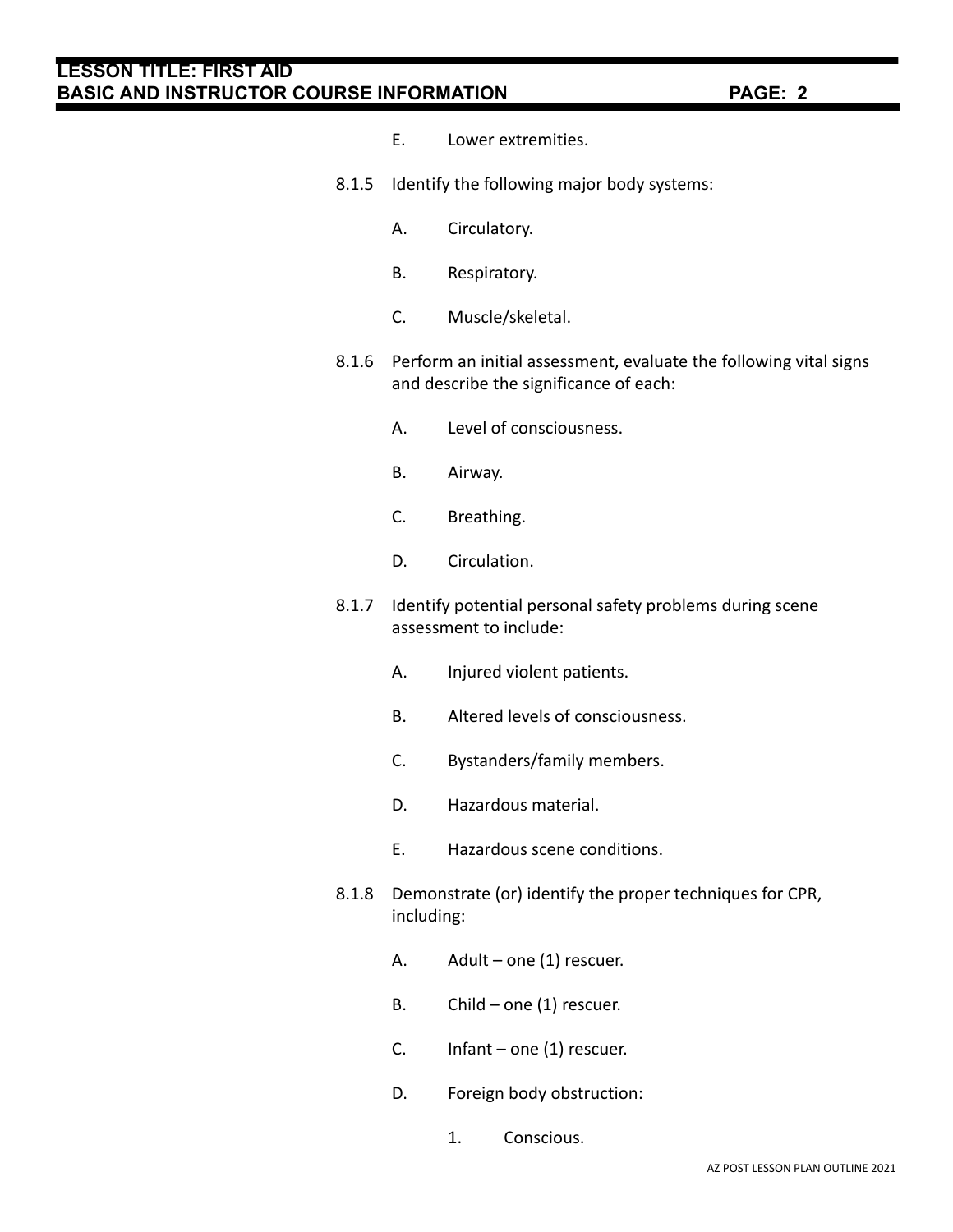- a. Adult.
- b. Child.
- c. Infant.
- 2. Unconscious.
	- a. Adult.
	- b. Child.
	- c. Infant.
- 3. Mouth-to-mask CPR.
- 8.1.9 Identify the procedures necessary to protect against contaminants and how to safely clean up equipment that may be contaminated.
- 8.1.10 Given written, verbal or visual descriptions of bleeding persons, identify the types of bleeding and the proper methods for reducing blood flow, to include:
	- A. Types of bleeding:
		- 1. Arteries.
		- 2. Capillaries.
		- 3. Veins.
	- B. Methods:
		- 1. Direct pressure.
		- 2. Elevation.
		- 3. Pressure points.
		- 4. Tourniquet.
	- C. Specific injuries: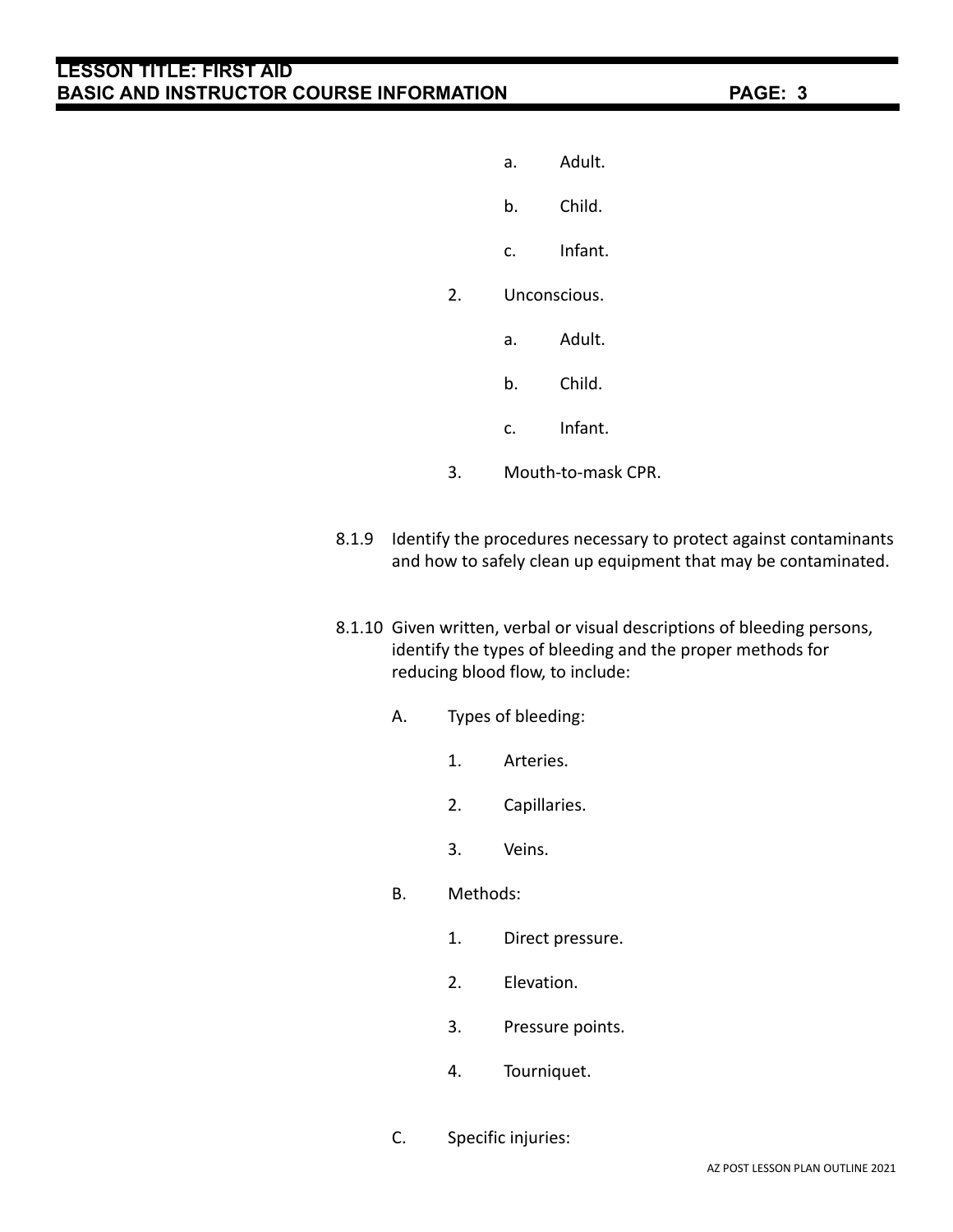- 1. Abdominal injuries.
- 2. Avulsed part.
- 3. Face/scalp wounds.
- 4. Impaled objects.
- 5. Lacerations.
- 6. Nose bleed.
- 7. Puncture wound.
- 8. Amputated body parts.
- 8.1.11 Given a written, verbal or visual description of a person in shock, including anaphylactic shock and hypovolemic shock, identify the signs, symptoms and appropriate treatment steps.
- 8.1.12 Given a written, verbal or visual description of a deformed and tender extremity, identify the appropriate treatment steps for stabilization, to include:
	- A. Painful, swollen and deformed injuries:
		- 1. Open.
		- 2. Closed.
	- B. Specific injuries:
		- 1. Cervical spine trauma.
		- 2. Back injuries.
		- 3. Head injuries.
		- 4. Pelvic injuries.
		- 5. Extremity injuries
- 8.1.13 Given a written, verbal or visual description of the following injuries, identify the appropriate treatment steps: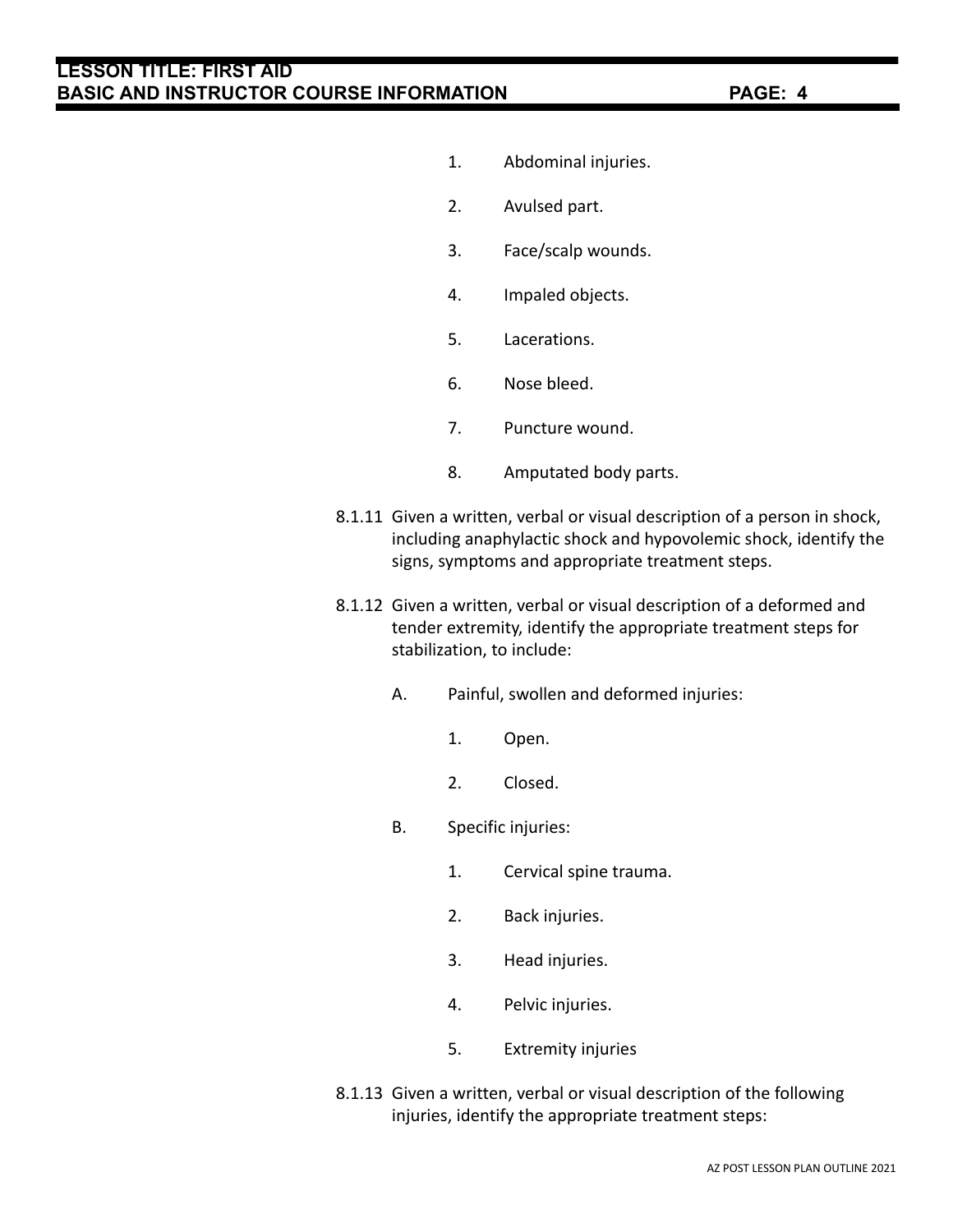- A. Eye injuries.
- B. Chest injuries affecting respiration.
	- 1. Sucking chest wound.
	- 2. Flail chest injury.
- 8.1.14 Given a written, verbal or visual description of a person suffering from an environmental emergency, identify the appropriate treatment steps to include:
	- A. Heat emergencies.
		- 1. Dehydration.
		- 2. Heat cramps.
		- 3. Heat exhaustion.
		- 4. Heat stroke.
	- B. Cold emergencies.
		- 1. Frostbite.
		- 2. Hypothermia.
- 8.1.15 Given a written, verbal or visual description of persons suffering from the following medical conditions, identify the signs, symptoms, appropriate treatment steps and appropriate management procedures for treatment:
	- A. Heart problems.
	- B. Diabetic emergencies.
	- C. Seizure disorders.
	- D. Stroke.
	- E. Respiratory emergencies.
- 8.1.16 Given a written, verbal or visual description of persons suffering from the following toxic reactions, identify the signs, symptoms and appropriate treatment steps: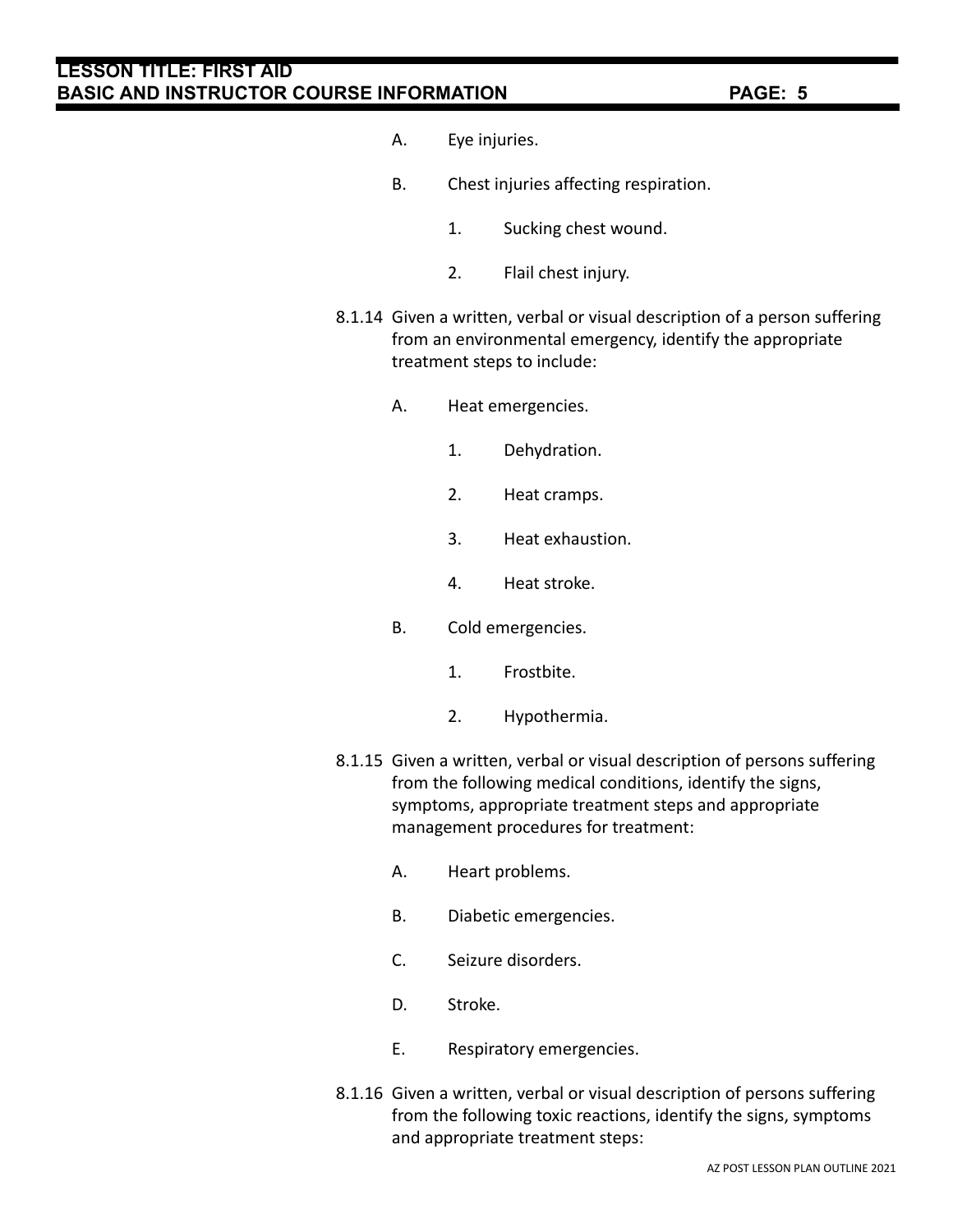- A. Alcohol and drug abuse.
- B. Bites (snake, animal and human).
- C. Poisons (ingested, inhaled, injected, absorbed, etc.).
- D. Insect stings.
- 8.1.17 Identify the signs of an impending childbirth and the procedures for assisting with both of the following:
	- A. Normal deliveries.
	- B. Abnormal deliveries:
		- 1. High-risk factors.
		- 2. Breech deliveries.
		- 3. Prolapsed cord.
- 8.1.18 Identify the methods and appropriate circumstances for moving an injured person in an emergency situation.
- 8.1.19 Given a written, verbal or visual description of a person suffering from a burn, identify the appropriate treatment steps to include:
	- A. Types:
		- 1. Thermal.
		- 2. Electrical.
		- 3. Chemical.
	- B. Degrees:
		- 1. First.
		- 2. Second.
		- 3. Third.

8.1.20 Identify the procedure for doing triage.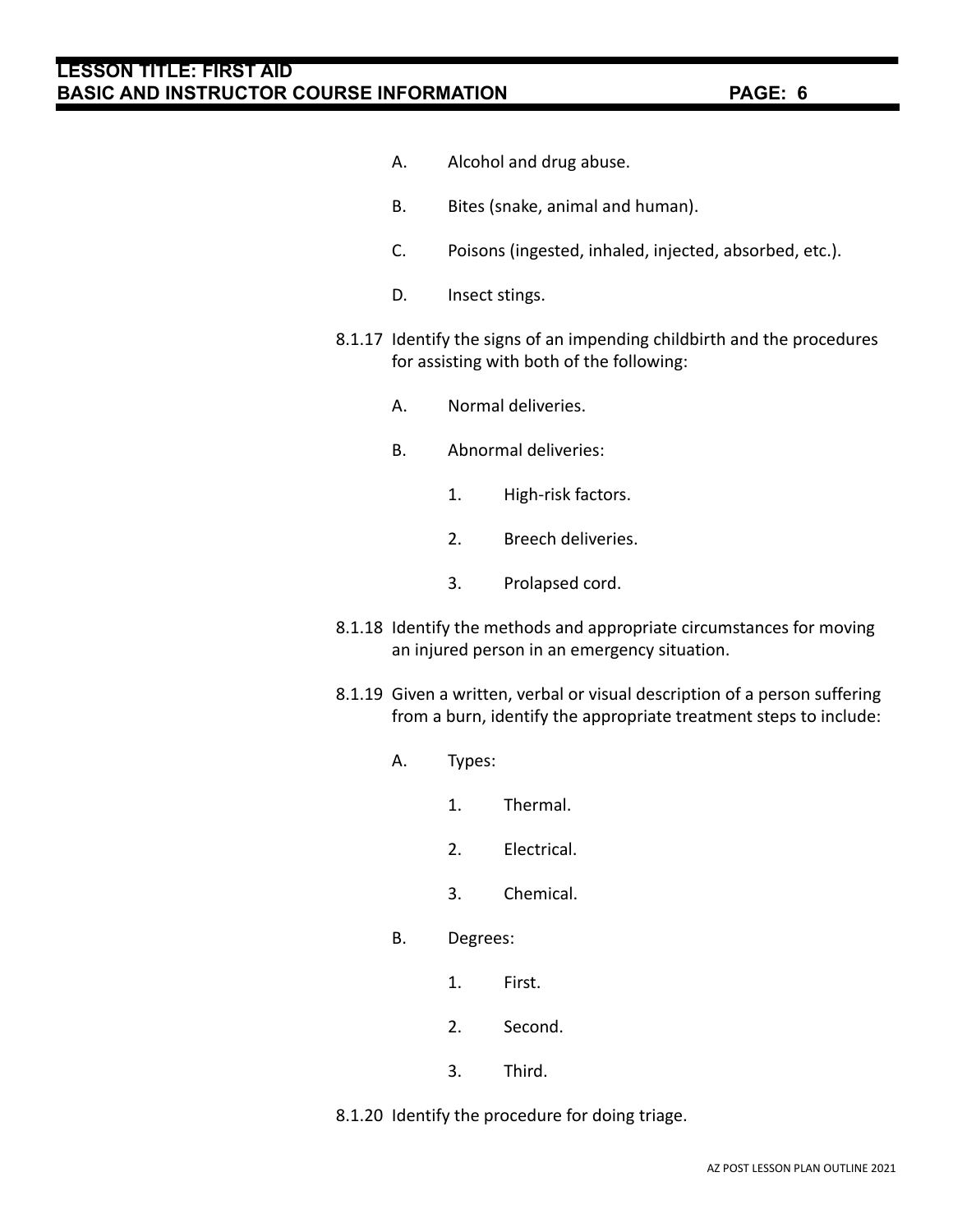- 8.1.21 Identify the steps to be taken in a focused history (secondary survey) to include:
	- A. Head-to-toe examination for injuries.
	- B. Checking for medical alert tags and/or Do Not Resuscitate Orders (DNR's).
	- C. Mechanism of injury.
	- D. Air vs. ground transport.
- 8.1.22 Identify resources at a scene to include:
	- A. Bystanders.
	- B. Family.
	- C. Equipment.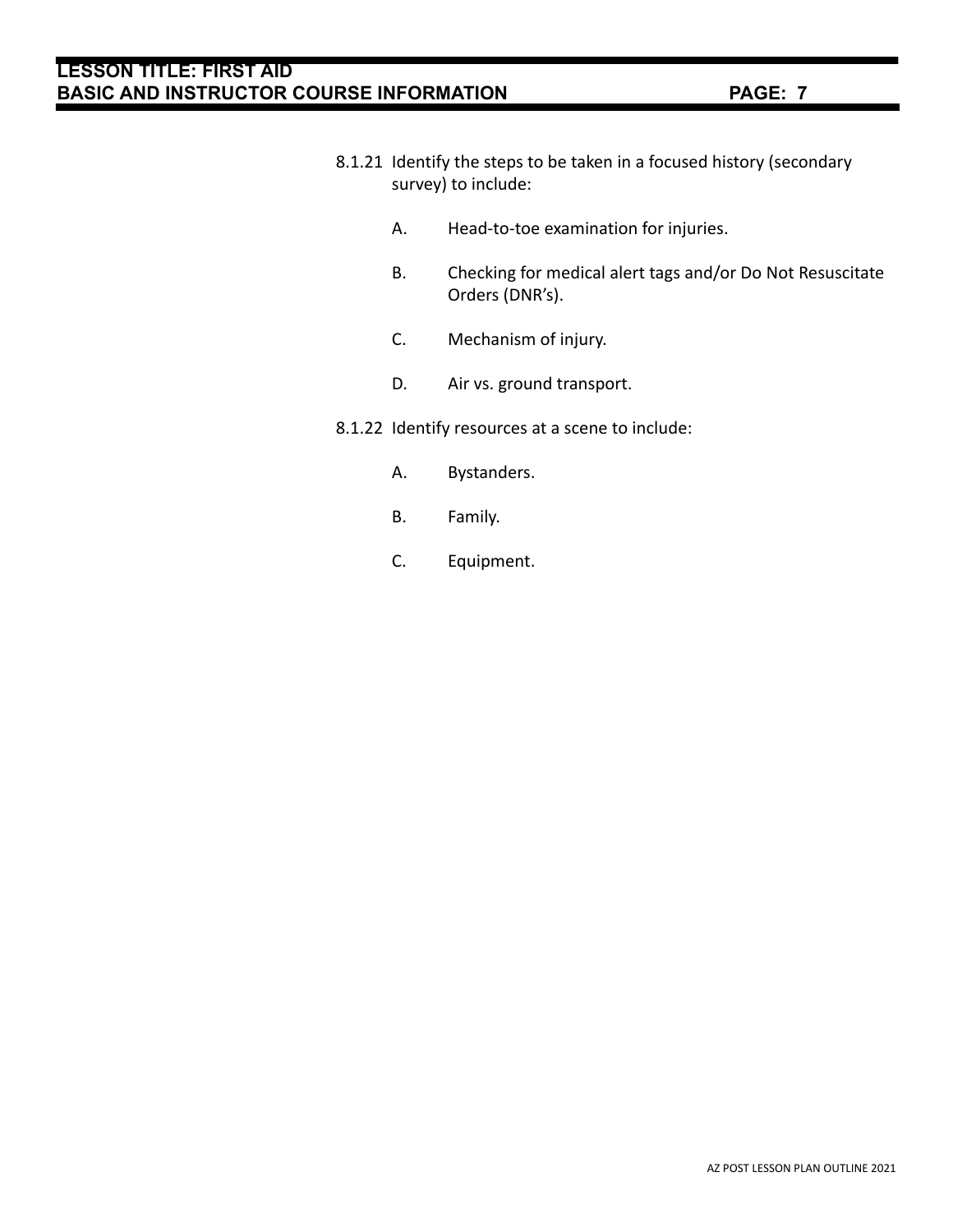| <b>LESSON TITLE: FIRST AID</b><br><b>BASIC AND INSTRUCTOR COURSE INFORMATION</b>                                                                                                                                                           | PAGE: 8                                                                                        |                                                                                                                                  |  |  |
|--------------------------------------------------------------------------------------------------------------------------------------------------------------------------------------------------------------------------------------------|------------------------------------------------------------------------------------------------|----------------------------------------------------------------------------------------------------------------------------------|--|--|
| DATE FIRST PREPARED:                                                                                                                                                                                                                       | January 1998                                                                                   |                                                                                                                                  |  |  |
| <b>PREPARED BY:</b>                                                                                                                                                                                                                        | Pam Peterson                                                                                   |                                                                                                                                  |  |  |
| REVIEWED - REVISED:<br><b>REVIEWED - REVISED:</b><br><b>REVIEWED - REVISED:</b><br>REVIEWED - REVISED:<br><b>REVIEWED - REVISED:</b><br>REVIEWED - REVISED:<br>AZ POST - APPROVAL:<br>AZ POST - APPROVAL:<br><b>INSTRUCTOR REFERENCES:</b> | David Kleinman<br><b>SME Committee</b><br>AZPOST (DocX)<br><b>Richard Watling</b><br>Lori Wait | DATE: December 1998<br>DATE: October 2003<br>DATE: March 2022<br>DATE:<br>DATE:<br>DATE:<br>DATE: April 2004<br>DATE: March 2022 |  |  |
| <b>CLASS LEVEL:</b>                                                                                                                                                                                                                        | Student                                                                                        |                                                                                                                                  |  |  |
| <b>TRAINING AIDS:</b>                                                                                                                                                                                                                      |                                                                                                |                                                                                                                                  |  |  |
| <b>INSTRUCTIONAL STRATEGY:</b>                                                                                                                                                                                                             |                                                                                                |                                                                                                                                  |  |  |
| <b>SUCCESS CRITERIA:</b>                                                                                                                                                                                                                   | 70% or higher on a written, multiple-choice examination.                                       |                                                                                                                                  |  |  |
| <b>COMPUTER FILE NAME:</b>                                                                                                                                                                                                                 | Instructor Information                                                                         |                                                                                                                                  |  |  |
| DATE RELEASED TO THE SHARE FILE:                                                                                                                                                                                                           | May 27, 2022                                                                                   |                                                                                                                                  |  |  |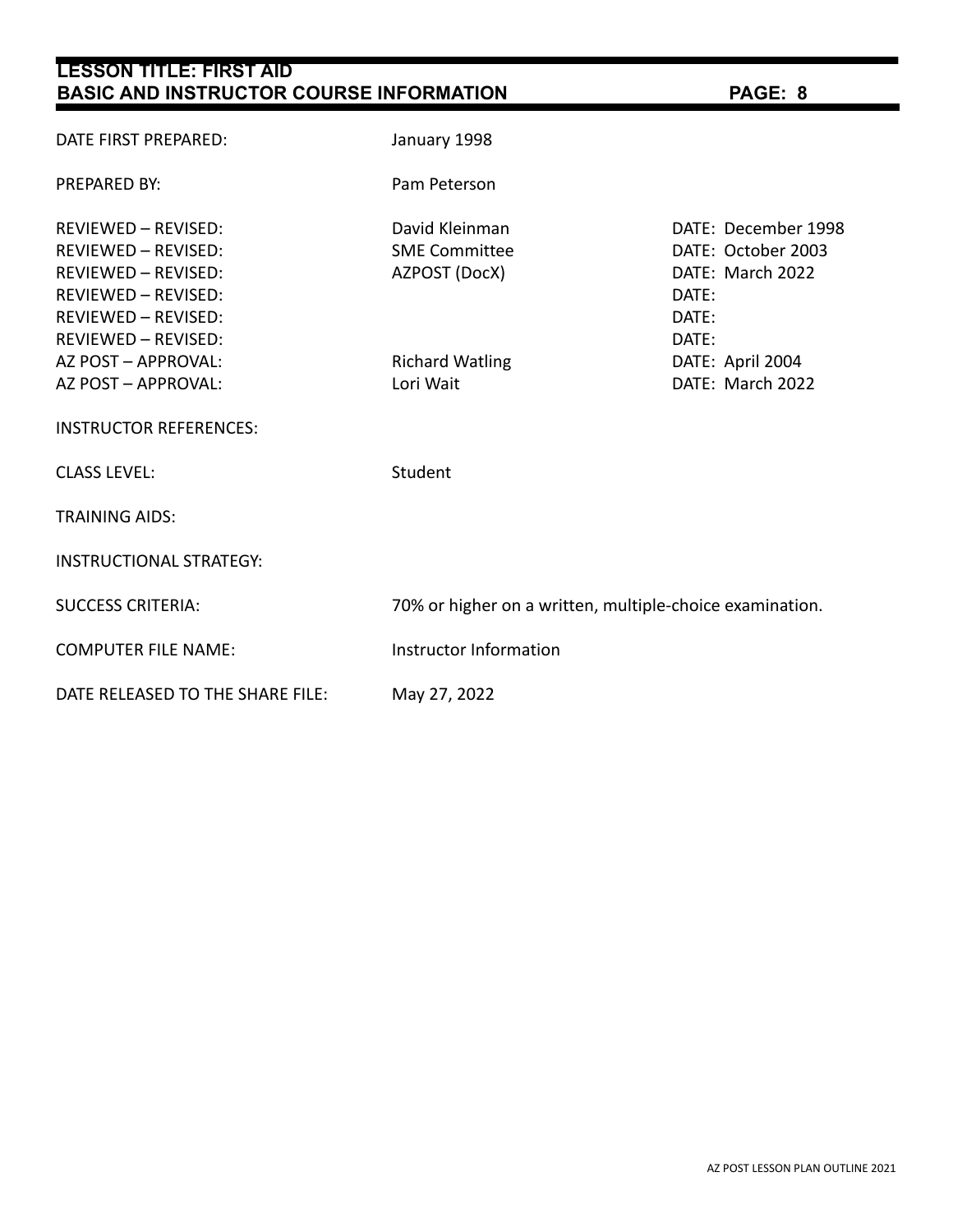## **I. INTRODUCTION**

- A. Subject Matter Expert (SME) group.
	- 1. Introduce the members and give a short biography on each.
	- 2. Provide telephone numbers of the group members.
- B. Make sure all students are here for the First Aid Instructor class.
- C. Hand out the class curriculum.
- D. Ask the students for their reasons for taking the class.

## **II. CLASS SETUP**

- A. Academies differ in how first aid is taught.
	- 1. All teach the basic lesson plan, but some teach more.
	- 2. Usually there is only one (1) instructor; you should try and "team" teach when available.
- B. The class time and teaching schedule may differ.
	- 1. Some teach three (3), eight (8)-hour days.
	- 2. Some break up the class to fit the academy's schedule.
- C. Teaching materials can vary.
	- 1. Larger academies have more high-tech equipment.
	- 2. Work with what you have, but you do need a basic amount of materials and supplies.
- D. The classroom may not suit teaching first aid.
	- 1. The class is a combination of lectures and practicals.
	- 2. You may need to restructure the classroom to meet the needs of the class or move to another classroom.

## **III. LESSON PLAN**

- A. This is linked to performance objectives.
	- 1. Make sure the appropriate performance objective is covered.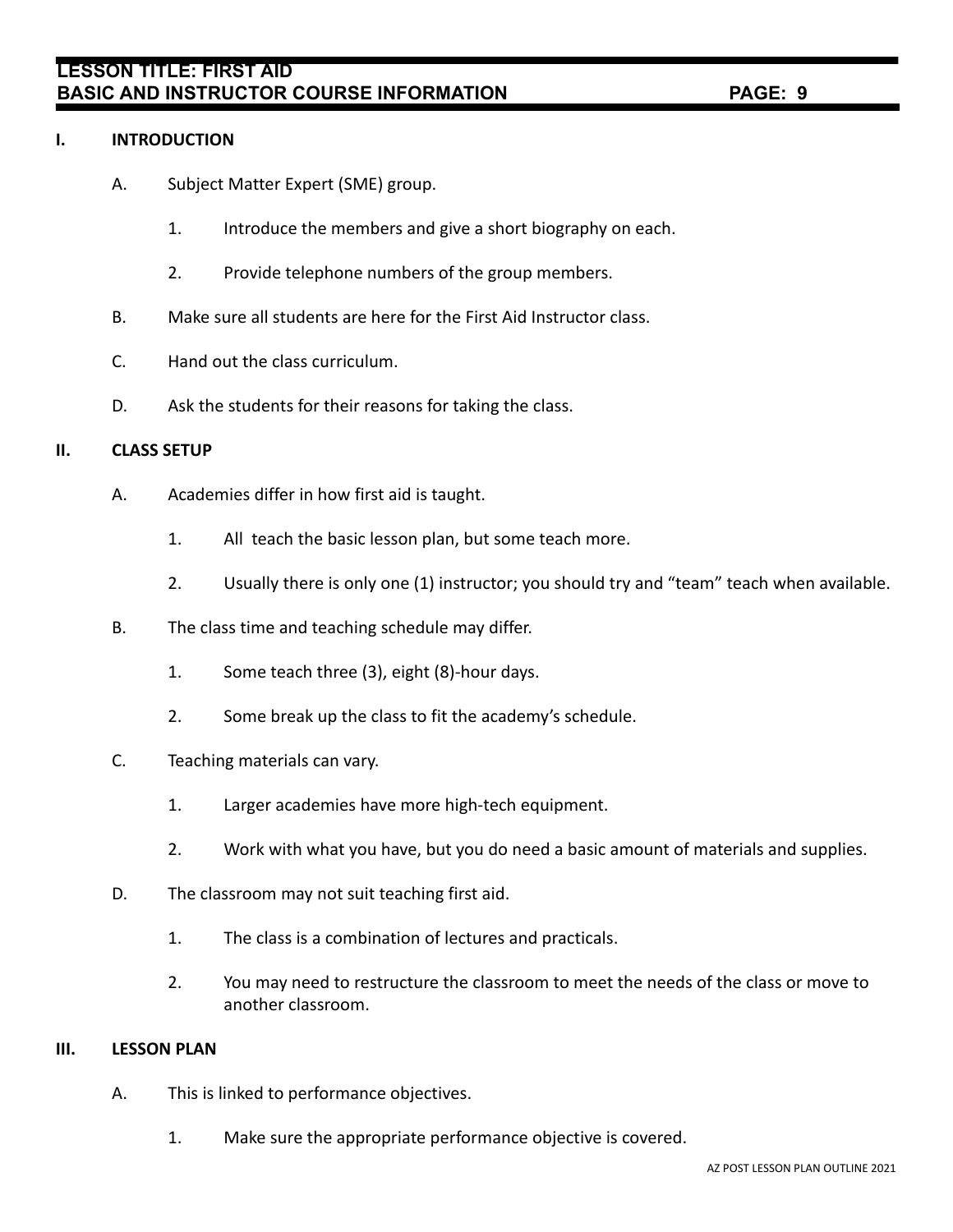- 2. This material is the minimum that must be taught.
- B. This is the model lesson plan.
	- 1. The order may be changed, but keep it in a logical progression.
	- 2. The lesson plan can be broken up into modules.
	- 3. Use the entire 24 hours. This class used to be 40 hours, but was condensed. If you have more time, you can:
		- a. Review the lecture material specific to performance objectives.
		- b. Do a scenario-based practical.
- C. Know and stress the intent of the lesson plan.
	- 1. This course was meant to give students the ability to save their own lives or the life of another officer.
	- 2. It is **NOT** our intent to turn students into first responders.
	- 3. Students need to know their departmental policies on whether or not they are required to use first aid on the general citizenry.
	- 4. **Team work is the most important skill taught in the basic lesson plan.** This team work includes other officers as well as EMS and fire personnel.
	- 5. **Officer safety** should be constantly stressed in all areas. Make students vocalize officer safety issues when doing first-aid scenarios.
- D. The notes section of the basic lesson plan is for your own notes.

## **IV. OTHER INSTRUCTORS/TEACHING ASSISTANTS**

- A. No student-to-instructor ratio.
- B. Get as much help as you can. Other instructors may be needed to assist during CPR or the class may be broken up into smaller groups.
	- 1. Recognize a student's experience.
	- 2. You can use them as teaching assistants.
	- 3. Make sure that what they are teaching is correct; you are responsible for them.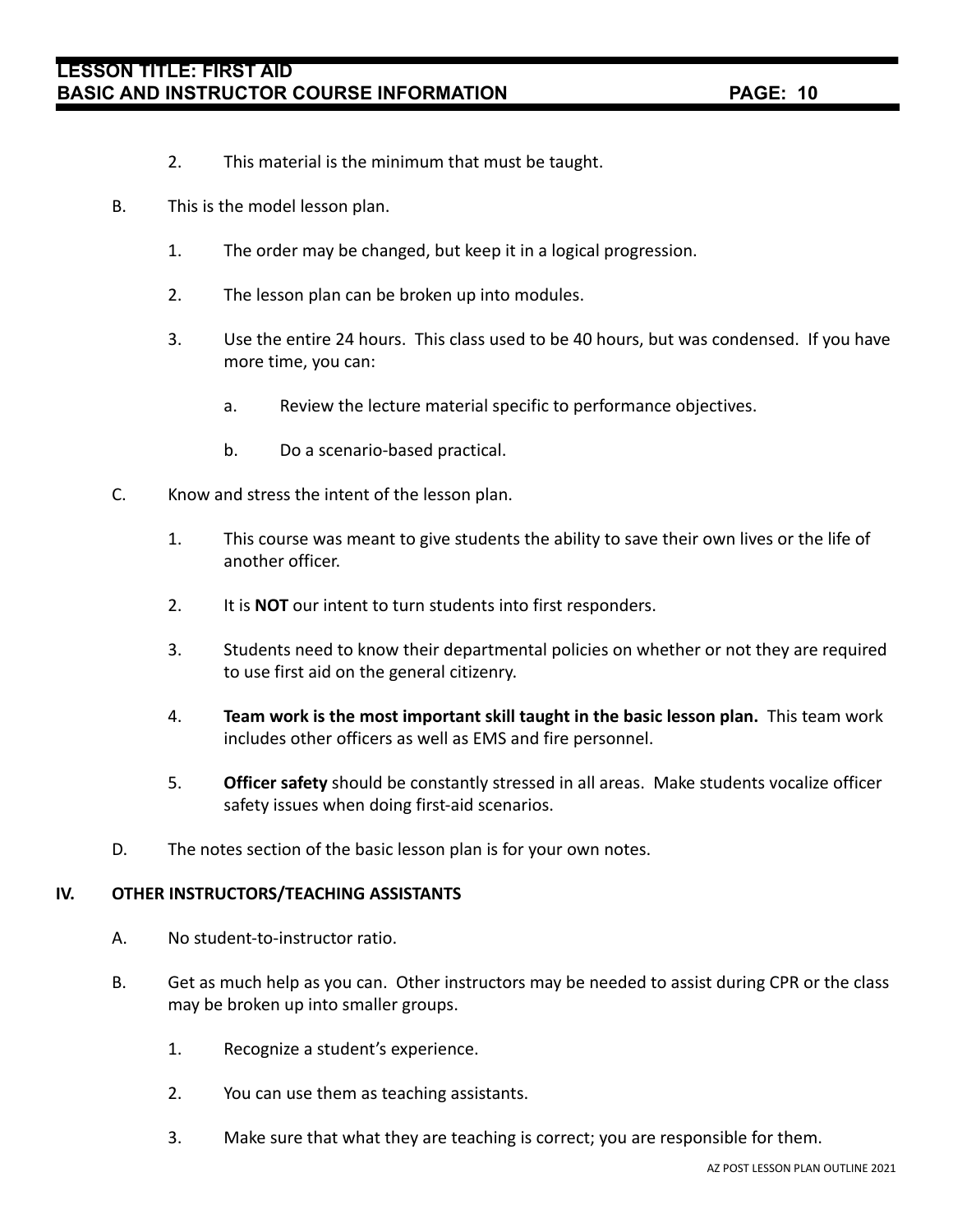- 4. Try to use instructors of your own knowledge base or higher.
- C. You are the only source of information; all questions go to you. This will keep a consistency in the material taught.

D. If you are asked a question that you cannot answer, please contact the SME group so the answer will be consistent with the lesson plan.

## **V. TEACHING MATERIALS**

- A. Presentation types:
	- 1. Lecture.
	- 2. Demonstration.
	- 3. Scenario.
	- 4. All material should be covered with a little of each.

#### B. Methods:

- 1. PowerPoint.
- 2. Slides.
- 3. Videos.
- 4. Overheads.
- 5. Handouts.
- 6. Wall boards.
- 7. Student workbook (future plans).
- C. Avoid using copyrighted material or get a written release.
- D. Use methods that involve all of the student's senses.
	- 1. People recall 70% of what they say when actively involved.
	- 2. People recall 90% of what they say and do when actively involved.

## **VI. TEACHING METHODOLOGY**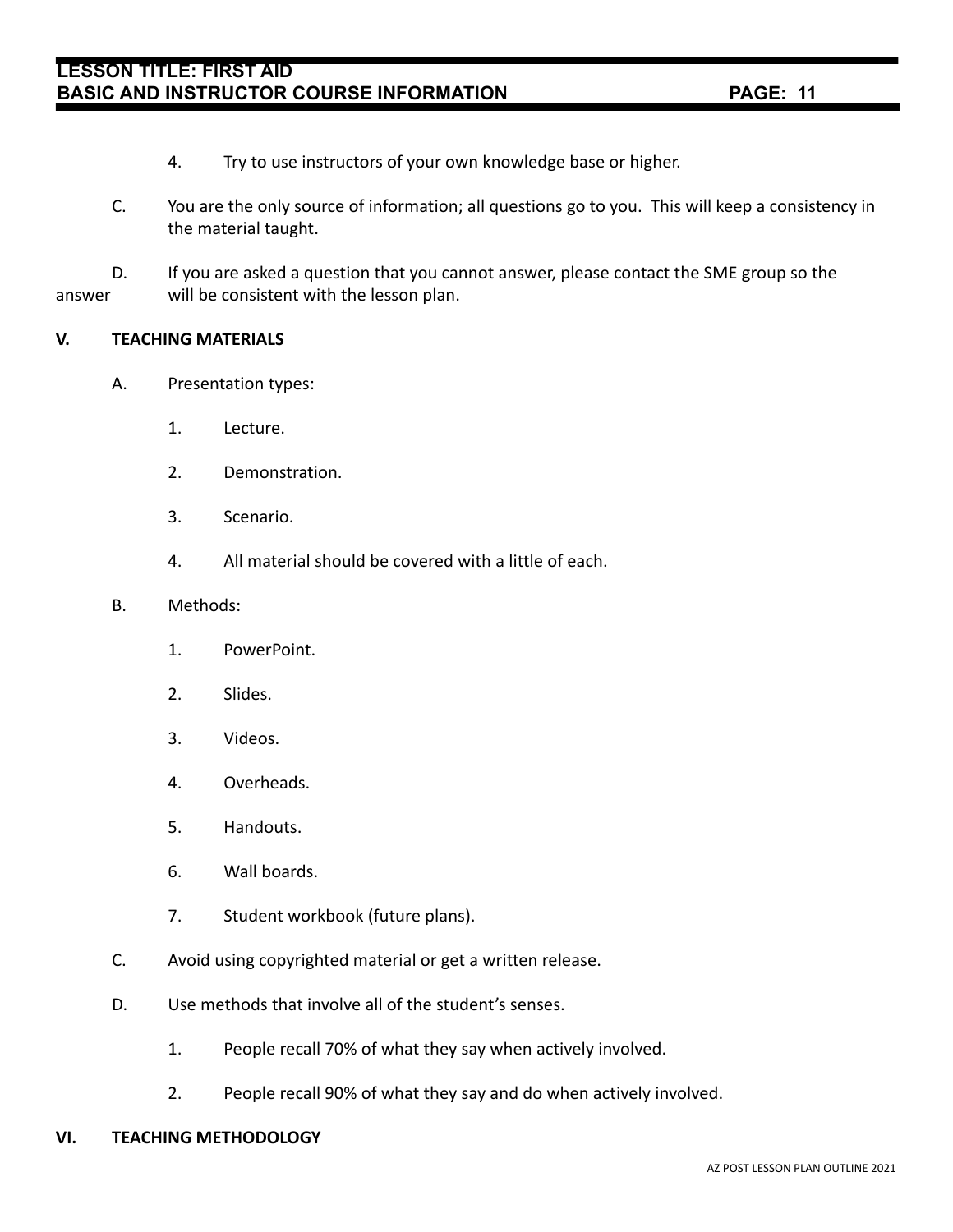- A. Lecture material:
	- 1. This is the basis for skills; you must lay the groundwork before you can build on the skills.
	- 2. Cover the test material; it is very important to the students.
- B. Use class participation.
	- 1. Encourage students to ask questions. Have a specific time each hour for questions, but not just before each break.
	- 2. Call on specific students and initiate their responses.
- C. Relate all material back to officer safety.
- D. Show application of the material to police work, specifically uniform patrol.
- E. Use demonstrations and practicals **AS OFTEN AS POSSIBLE**. This involves the class and breaks up the monotony of the lecture material.
- F. Allow the practicals to build on each other. This will help prepare the students for the practical scenarios at the end of the class.

## **VII. SKILL SITUATIONS**

- A. Instructional techniques.
	- 1. Demonstrate skills and then have the cadets watch each other do the skills.
	- 2. Work students together as a group.
	- 3. Role play to gain insight into possible actions and consequences presented by the patient.
	- 4. Scenarios reinforce the lecture material.
- B. Proper equipment and materials:
	- 1. Make certain that each student has current data.
	- 2. Make sure you have the proper equipment and it is functioning.
	- 3. Have scripts or cue cards for role playing.
- C. Students can instruct each other.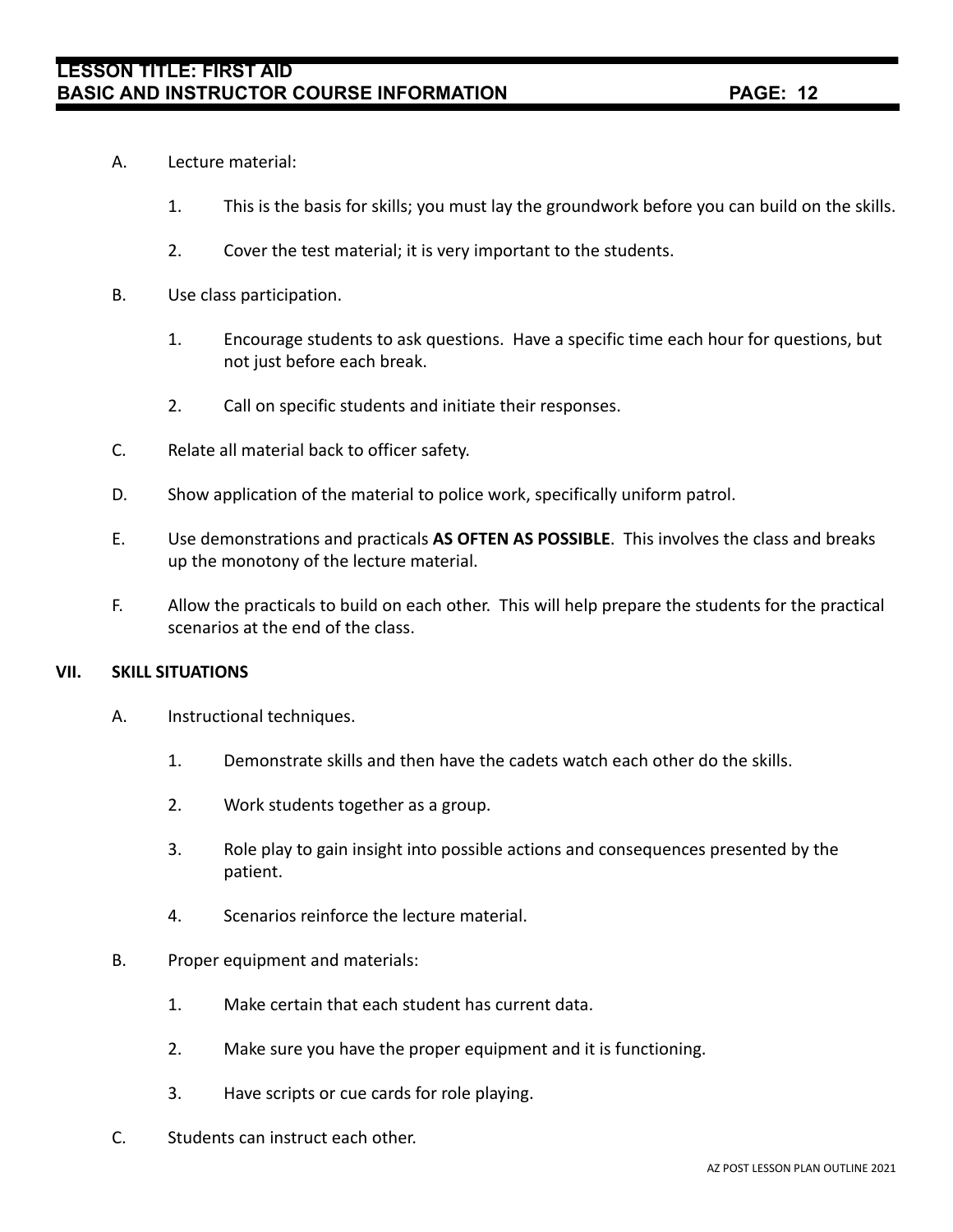- 1. Encourage students to give feedback to each other about their performances in practicals.
- 2. You will not be able to watch each scenario.
- 3. Remind students that there is more than one (1) solution to each situation.
- D. Moulage, if possible.
- E. Enlist the help of the academy staff as victims or ask local EMS or fire to help.

## **VIII. TEACH THE MATERIAL**

- A. The SME group will teach:
	- 1. Instructor insights.
	- 2. Historical background as to content.
	- 3. How to review after each section.
- B. Students will break up into groups:
	- 1. Four (4) students to each SME member.
	- 2. A section of material will be given to each student to teach in his/her group; this will include doing all demonstrations and practicals. All material within the lesson plan will be covered.
	- 3. Group members and SME's will ask questions as academy students would.
	- 4. Group members and SME's will review the presentation of each instructor.

## **IX. RESOURCES AVAILABLE:**

- A. AZ POST Library.
- B. American Heart Association.
- C. American Red Cross.
- D. EMT textbooks.
- E. First responder textbooks.